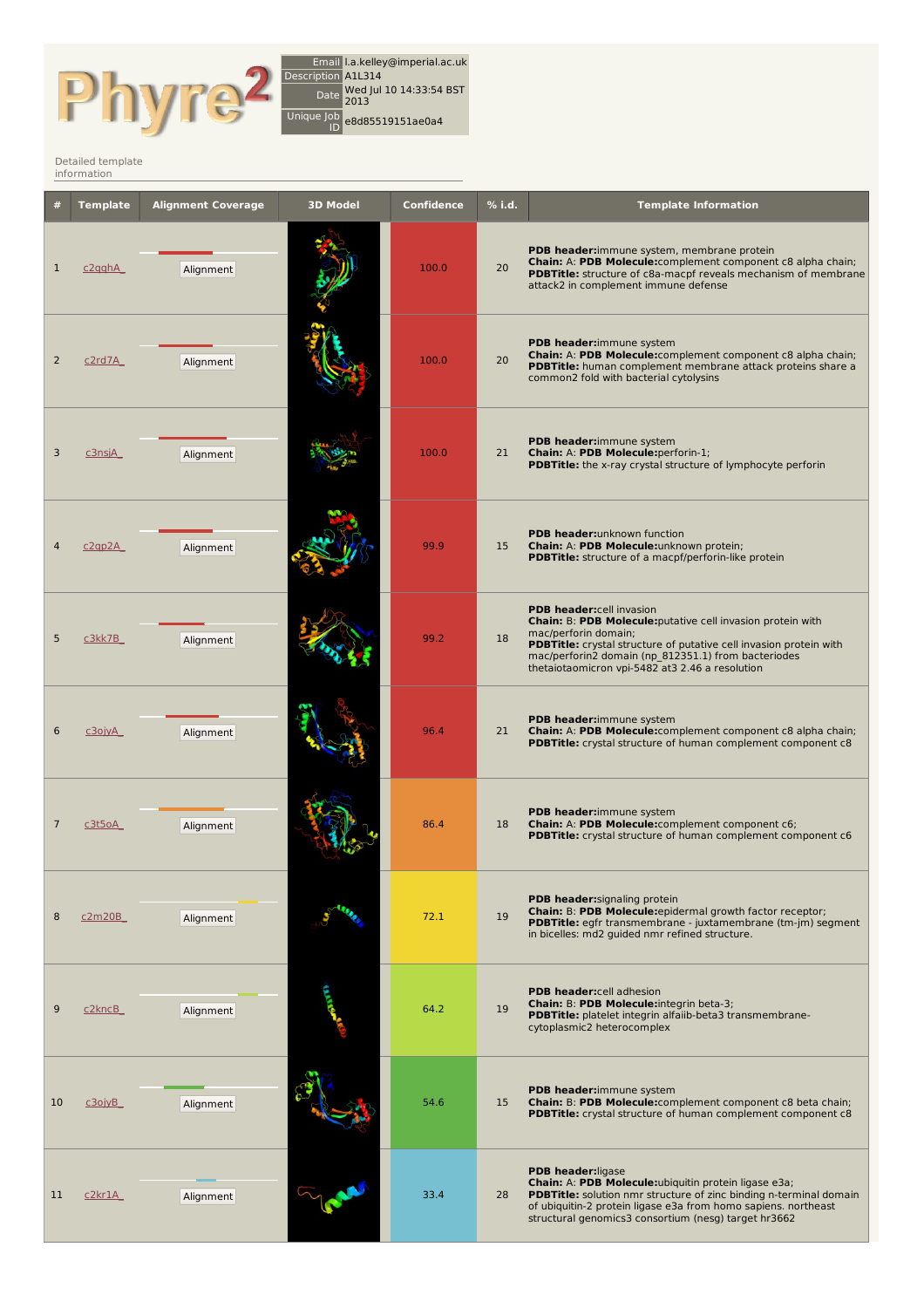| 12 | c2kncA         | Alignment |              | 32.6 | <b>PDB header:cell adhesion</b><br>Chain: A: PDB Molecule: integrin alpha-iib;<br>18<br><b>PDBTitle:</b> platelet integrin alfaiib-beta3 transmembrane-<br>cytoplasmic2 heterocomplex                                                            |
|----|----------------|-----------|--------------|------|--------------------------------------------------------------------------------------------------------------------------------------------------------------------------------------------------------------------------------------------------|
| 13 | c1ihmC         | Alignment |              | 27.0 | <b>PDB header:</b> virus<br>18<br>Chain: C: PDB Molecule: capsid protein;<br><b>PDBTitle:</b> crystal structure analysis of norwalk virus capsid                                                                                                 |
| 14 | d1ihma         | Alignment |              | 27.0 | <b>Fold:</b> Nucleoplasmin-like/VP (viral coat and capsid proteins)<br><b>Superfamily: Positive stranded ssRNA viruses</b><br>18<br>Family:Caliciviridae-like VP                                                                                 |
| 15 | <u>c3floD</u>  | Alignment |              | 23.8 | <b>PDB header:</b> transferase<br>Chain: D: PDB Molecule: dna polymerase alpha catalytic subunit a;<br>16<br><b>PDBTitle:</b> crystal structure of the carboxyl-terminal domain of yeast<br>dna2 polymerase alpha in complex with its b subunit  |
| 16 | c2k9vB         | Alignment |              | 23.8 | <b>PDB header:</b> transferase<br>19<br><b>Chain: B: PDB Molecule:</b> ephrin type-a receptor 2;<br><b>PDBTitle:</b> epha2 dimeric structure in the lipidic bicelle at ph 5.0                                                                    |
| 17 | <u>c2k9yA</u>  | Alignment | <b>WWW.</b>  | 23.8 | <b>PDB header:</b> transferase<br>19<br><b>Chain: A: PDB Molecule:</b> ephrin type-a receptor 2;<br><b>PDBTitle:</b> epha2 dimeric structure in the lipidic bicelle at ph 5.0                                                                    |
| 18 | $c$ lady $A$   | Alignment |              | 22.6 | PDB header:trna synthetase<br>Chain: A: PDB Molecule:histidyl-trna synthetase;<br>16<br>PDBTitle: histidyl-trna synthetase in complex with histidyl-adenylate                                                                                    |
| 19 | c2abxB         | Alignment |              | 21.2 | <b>PDB header:</b> signaling protein<br>Chain: B: PDB Molecule: ephrin type-b receptor 2;<br>29<br>PDBTitle: ephb2/snew antagonistic peptide complex                                                                                             |
| 20 | c2ks1B         | Alignment |              | 20.5 | <b>PDB header:</b> transferase<br>Chain: B: PDB Molecule:epidermal growth factor receptor;<br>21<br><b>PDBTitle:</b> heterodimeric association of transmembrane domains of<br>erbb1 and erbb22 receptors enabling kinase activation              |
| 21 | c2dk6A         | Alignment | not modelled | 18.6 | <b>PDB header:</b> signaling protein<br>Chain: A: PDB Molecule:parp11 protein;<br>20<br><b>PDBTitle:</b> solution structure of wwe domain in poly (adp-ribose)2<br>polymerase family, member 11 (parp 11)                                        |
| 22 | c2auhB         | Alignment | not modelled | 17.8 | <b>PDB header:</b> transferase/signaling protein<br>Chain: B: PDB Molecule:growth factor receptor-bound protein 14;<br>55<br><b>PDBTitle:</b> crystal structure of the grb14 bps region in complex with2<br>the insulin receptor tyrosine kinase |
| 23 | <u>d2g38b1</u> | Alignment | not modelled | 16.8 | Fold:Ferritin-like<br>36<br>Superfamily:PE/PPE dimer-like<br>Family:PPE                                                                                                                                                                          |
| 24 | c2g38B         | Alignment | not modelled | 16.8 | PDB header: structural genomics, unknown function<br>Chain: B: PDB Molecule:ppe family protein;<br>36<br><b>PDBTitle:</b> a pe/ppe protein complex from mycobacterium<br>tuberculosis                                                            |
| 25 | c3p1iC         | Alignment | not modelled | 16.2 | <b>PDB header:</b> transferase, signaling protein<br>29<br>Chain: C: PDB Molecule: ephrin type-b receptor 3;<br><b>PDBTitle:</b> ligand binding domain of human ephrin type-b receptor 3                                                         |
| 26 | c3o14B         | Alignment | not modelled | 16.1 | PDB header: gene regulation<br>Chain: B: PDB Molecule: anti-ecfsigma factor, chrr;<br>14<br>PDBTitle: crystal structure of an anti-ecfsigma factor, chrr<br>(magu 0586) from2 marinobacter aquaeolei vt8 at 1.70 a resolution                    |
| 27 | c3gr0D         | Alignment | not modelled | 15.9 | PDB header: membrane protein<br>Chain: D: PDB Molecule: protein prgh;<br>13<br>PDBTitle: periplasmic domain of the t3ss inner membrane protein<br>prgh from2 s.typhimurium (fragment 170-362)                                                    |
| 28 | c3dkbA         | Alignment | not modelled | 15.7 | PDB header:hydrolase<br>Chain: A: PDB Molecule: tumor necrosis factor, alpha-induced<br>43<br>protein 3;<br><b>PDBTitle:</b> crystal structure of a20, 2.5 angstrom<br>PDB header: viral protein                                                 |
|    |                |           |              |      |                                                                                                                                                                                                                                                  |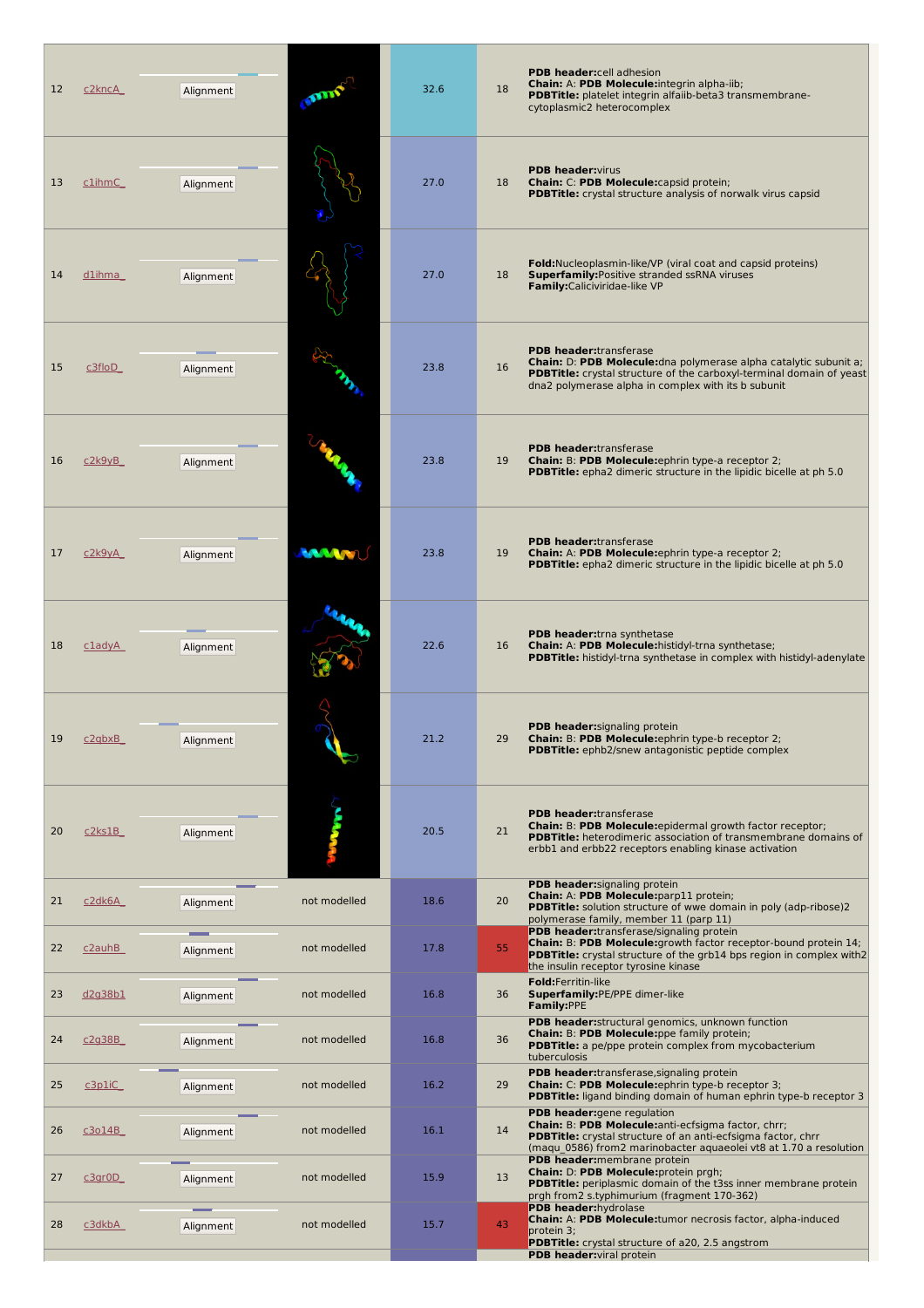| 29 | <u>c2cpbA</u>  | Alignment | not modelled | 15.4 | 31 | Chain: A: PDB Molecule: m13 major coat prote<br><b>PDBTitle:</b> solution nmr structures of the major of<br>filamentous bacteriophage m13 solubilized in3<br>dodecylphosphocholine micelles, 25 lowest ener                       |
|----|----------------|-----------|--------------|------|----|-----------------------------------------------------------------------------------------------------------------------------------------------------------------------------------------------------------------------------------|
| 30 | c2l2tA         | Alignment | not modelled | 15.4 | 41 | PDB header: membrane protein<br>Chain: A: PDB Molecule:receptor tyrosine-prot<br>PDBTitle: solution nmr structure of the erbb4 d<br>domain                                                                                        |
| 31 | <u>c2lcxB_</u> | Alignment | not modelled | 15.4 | 41 | <b>PDB header:</b> transferase<br>Chain: B: PDB Molecule: receptor tyrosine-prot<br><b>PDBTitle:</b> spatial structure of the erbb4 dimeric                                                                                       |
| 32 | c2nyuA         | Alignment | not modelled | 15.3 | 21 | <b>PDB header:</b> transferase<br>Chain: A: PDB Molecule: putative ribosomal rna<br>2;<br><b>PDBTitle:</b> crystal structure of human ftsj homol<br>in complex with s-adenosylmethionine                                          |
| 33 | dlw7ja1        | Alignment | not modelled | 15.3 | 45 | Fold:SH3-like barrel<br>Superfamily: Myosin S1 fragment, N-terminal de<br><b>Family:</b> Myosin S1 fragment, N-terminal domain                                                                                                    |
| 34 | c2kr0A         | Alignment | not modelled | 15.1 | 17 | <b>PDB header:</b> protein binding<br>Chain: A: PDB Molecule: proteasomal ubiquitin<br><b>PDBTitle:</b> a proteasome protein                                                                                                      |
| 35 | <u>c2ko5A_</u> | Alignment | not modelled | 14.7 | 18 | <b>PDB header:</b> transcription<br><b>Chain: A: PDB Molecule:</b> ring finger protein z;<br>PDBTitle: nmr solution structure of Ifv-z                                                                                            |
| 36 | <u>c3gr1A</u>  | Alignment | not modelled | 14.2 | 13 | PDB header: membrane protein<br>Chain: A: PDB Molecule: protein prgh;<br>PDBTitle: periplamic domain of the t3ss inner n<br>prgh2 from s.typhimurium (fragment 170-392)                                                           |
| 37 | <u>d1rp4a</u>  | Alignment | not modelled | 13.7 | 17 | Fold:ERO1-like<br>Superfamily:ERO1-like<br>Family:ERO1-like                                                                                                                                                                       |
| 38 | dlv5ra1        | Alignment | not modelled | 13.6 | 42 | <b>Fold:</b> N domain of copper amine oxidase-like<br><b>Superfamily:</b> GAS2 domain-like<br>Family: GAS2 domain                                                                                                                 |
| 39 | c2lohA         | Alignment | not modelled | 13.6 | 19 | PDB header: neuropeptide<br>Chain: A: PDB Molecule:p3(42);<br>PDBTitle: dimeric structure of transmembrane<br>precursor protein2 in micellar environment                                                                          |
| 40 | <u>dlc3ab_</u> | Alignment | not modelled | 13.5 | 23 | Fold:C-type lectin-like<br>Superfamily: C-type lectin-like<br>Family: C-type lectin domain                                                                                                                                        |
| 41 | <u>c3h3iA</u>  | Alignment | not modelled | 13.1 | 22 | <b>PDB header:</b> lipid binding protein<br><b>Chain: A: PDB Molecule:</b> putative lipid binding p<br><b>PDBTitle:</b> crystal structure of a putative lipid bir<br>(bt 2261) from2 bacteroides thetaiotaomicron v<br>resolution |
| 42 | c2l8sA         | Alignment | not modelled | 13.0 | 11 | PDB header:cell adhesion<br>Chain: A: PDB Molecule: integrin alpha-1;<br><b>PDBTitle:</b> solution nmr structure of transmemb<br>regions of2 integrin alpha1 in detergent micelles                                                |
| 43 | d1v7pa         | Alignment | not modelled | 12.6 | 36 | Fold:C-type lectin-like<br>Superfamily: C-type lectin-like<br><b>Family:</b> C-type lectin domain                                                                                                                                 |
| 44 | c4bq7D         | Alignment | not modelled | 11.6 | 40 | <b>PDB header:cell adhesion</b><br>Chain: D: PDB Molecule:rgm domain family m<br><b>PDBTitle:</b> crystal structure of the rgmb-neo1 co                                                                                           |
| 45 | <u>c1ifpA</u>  | Alignment | not modelled | 11.6 | 20 | <b>PDB header:</b> virus<br>Chain: A: PDB Molecule: major coat protein as:<br>PDBTitle: inovirus (filamentous bacteriophage)<br>coat2 protein assembly<br><b>PDB header:transferase</b>                                           |
| 46 | <u>c3douA</u>  | Alignment | not modelled | 11.1 | 50 | Chain: A: PDB Molecule:ribosomal rna large su<br>methyltransferase j;<br><b>PDBTitle:</b> crystal structure of methyltransferase<br>division from thermoplasma volcanicum gss1                                                    |
| 47 | <u>c3m8lA</u>  | Alignment | not modelled | 10.9 | 19 | <b>PDB header:</b> virus<br>Chain: A: PDB Molecule: capsid protein;<br>PDBTitle: crystal structure analysis of the feline<br>protein                                                                                              |
| 48 | c1kg1A         | Alignment | not modelled | 10.8 | 33 | <b>PDB header:</b> toxin<br><b>Chain: A: PDB Molecule: necrosis inducing prot</b><br>PDBTitle: nmr structure of the nip1 elicitor prot<br>rhynchosporium secalis                                                                  |
| 49 | <u>dlkgla </u> | Alignment | not modelled | 10.8 | 33 | Fold: Necrosis inducing protein 1, NIP1<br><b>Superfamily: Necrosis inducing protein 1, NIP1</b><br>Family: Necrosis inducing protein 1, NIP1                                                                                     |
| 50 | <u>dlklxal</u> | Alignment | not modelled | 10.6 | 38 | Fold:immunoglobulin/albumin-binding domain-lil<br>Superfamily: Families 57/38 glycoside transfera<br>Family:4-alpha-glucanotransferase, domain 2                                                                                  |
| 51 | <u>c2kpeB_</u> | Alignment | not modelled | 10.5 | 35 | PDB header: membrane protein<br>Chain: B: PDB Molecule:glycophorin-a;<br><b>PDBTitle:</b> refined structure of glycophorin a tra<br>segment dimer in dpc2 micelles                                                                |
| 52 | <u>c2kpeA</u>  | Alignment | not modelled | 10.5 | 35 | PDB header: membrane protein<br>Chain: A: PDB Molecule:glycophorin-a;<br>PDBTitle: refined structure of glycophorin a tra<br>segment dimer in dpc2 micelles                                                                       |
| 53 | <u>clafoB_</u> | Alignment | not modelled | 10.2 | 31 | PDB header: integral membrane protein<br>Chain: B: PDB Molecule:glycophorin a;<br>PDBTitle: dimeric transmembrane domain of he<br>nmr,2 20 structures                                                                             |
| 54 | c2xrfA         | Alignment | not modelled | 10.2 | 22 | <b>PDB header:</b> transferase<br>Chain: A: PDB Molecule:uridine phosphorylase<br><b>PDBTitle:</b> crystal structure of human uridine ph                                                                                          |

| 31 | Chain: A: PDB Molecule: m13 major coat protein;<br><b>PDBTitle:</b> solution nmr structures of the major coat protein of2<br>filamentous bacteriophage m13 solubilized in3<br>dodecylphosphocholine micelles, 25 lowest energy structures               |
|----|---------------------------------------------------------------------------------------------------------------------------------------------------------------------------------------------------------------------------------------------------------|
| 41 | <b>PDB header:</b> membrane protein<br>Chain: A: PDB Molecule: receptor tyrosine-protein kinase erbb-4;<br><b>PDBTitle:</b> solution nmr structure of the erbb4 dimeric membrane<br>domain                                                              |
| 41 | <b>PDB header:</b> transferase<br><b>Chain: B: PDB Molecule:</b> receptor tyrosine-protein kinase erbb-4;<br><b>PDBTitle:</b> spatial structure of the erbb4 dimeric tm domain                                                                          |
| 21 | <b>PDB header:</b> transferase<br>Chain: A: PDB Molecule: putative ribosomal rna methyltransferase<br>2:<br><b>PDBTitle:</b> crystal structure of human ftsj homolog 2 (e.coli) protein2                                                                |
| 45 | in complex with s-adenosylmethionine<br>Fold:SH3-like barrel<br><b>Superfamily:</b> Myosin S1 fragment, N-terminal domain                                                                                                                               |
| 17 | <b>Family:</b> Myosin S1 fragment, N-terminal domain<br>PDB header: protein binding<br><b>Chain: A: PDB Molecule:</b> proteasomal ubiquitin receptor adrm1;                                                                                             |
| 18 | <b>PDBTitle:</b> a proteasome protein<br>PDB header:transcription<br><b>Chain: A: PDB Molecule:</b> ring finger protein z;                                                                                                                              |
| 13 | PDBTitle: nmr solution structure of Ifv-z<br>PDB header: membrane protein<br>Chain: A: PDB Molecule: protein prgh;<br><b>PDBTitle:</b> periplamic domain of the t3ss inner membrane protein                                                             |
| 17 | prgh2 from s.typhimurium (fragment 170-392)<br>Fold:ERO1-like<br>Superfamily:ERO1-like                                                                                                                                                                  |
| 42 | Family:ERO1-like<br><b>Fold:</b> N domain of copper amine oxidase-like<br><b>Superfamily:</b> GAS2 domain-like<br>Family: GAS2 domain                                                                                                                   |
| 19 | PDB header:neuropeptide<br>Chain: A: PDB Molecule:p3(42);<br>PDBTitle: dimeric structure of transmembrane domain of amyloid<br>precursor protein2 in micellar environment                                                                               |
| 23 | Fold:C-type lectin-like<br><b>Superfamily:</b> C-type lectin-like<br>Family: C-type lectin domain                                                                                                                                                       |
| 22 | PDB header: lipid binding protein<br>Chain: A: PDB Molecule: putative lipid binding protein;<br><b>PDBTitle:</b> crystal structure of a putative lipid binding protein<br>(bt 2261) from2 bacteroides thetaiotaomicron vpi-5482 at 2.20 a<br>resolution |
| 11 | <b>PDB header:cell adhesion</b><br>Chain: A: PDB Molecule: integrin alpha-1;<br><b>PDBTitle:</b> solution nmr structure of transmembrane and cytosolic<br>regions of2 integrin alpha1 in detergent micelles                                             |
| 36 | Fold:C-type lectin-like<br><b>Superfamily:</b> C-type lectin-like<br>Family: C-type lectin domain                                                                                                                                                       |
| 40 | <b>PDB header:cell adhesion</b><br>Chain: D: PDB Molecule:rgm domain family member b;<br><b>PDBTitle:</b> crystal structure of the rgmb-neo1 complex form 2                                                                                             |
| 20 | <b>PDB header:</b> virus<br><b>Chain: A: PDB Molecule:</b> major coat protein assembly;<br><b>PDBTitle:</b> inovirus (filamentous bacteriophage) strain pf3 major<br>coat2 protein assembly                                                             |
| 50 | <b>PDB header:</b> transferase<br>Chain: A: PDB Molecule:ribosomal rna large subunit<br>methyltransferase j;<br>PDBTitle: crystal structure of methyltransferase involved in cell2<br>division from thermoplasma volcanicum gss1                        |
| 19 | <b>PDB header:</b> virus<br>Chain: A: PDB Molecule:capsid protein;<br><b>PDBTitle:</b> crystal structure analysis of the feline calicivirus capsid<br>protein                                                                                           |
| 33 | <b>PDB</b> header:toxin<br><b>Chain: A: PDB Molecule:</b> necrosis inducing protein 1;<br><b>PDBTitle:</b> nmr structure of the nip1 elicitor protein from2<br>rhynchosporium secalis                                                                   |
| 33 | Fold: Necrosis inducing protein 1, NIP1<br><b>Superfamily: Necrosis inducing protein 1, NIP1</b><br><b>Family:</b> Necrosis inducing protein 1, NIP1                                                                                                    |
| 38 | <b>Fold:</b> immunoglobulin/albumin-binding domain-like<br><b>Superfamily:</b> Families 57/38 glycoside transferase middle domain<br>Family:4-alpha-glucanotransferase, domain 2                                                                        |
| 35 | PDB header: membrane protein<br>Chain: B: PDB Molecule:glycophorin-a;<br>PDBTitle: refined structure of glycophorin a transmembrane<br>segment dimer in dpc2 micelles                                                                                   |
| 35 | PDB header: membrane protein<br>Chain: A: PDB Molecule:glycophorin-a;<br>PDBTitle: refined structure of glycophorin a transmembrane<br>segment dimer in dpc2 micelles                                                                                   |
| 31 | PDB header: integral membrane protein<br>Chain: B: PDB Molecule:glycophorin a;<br><b>PDBTitle:</b> dimeric transmembrane domain of human glycophorin a,<br>nmr,2 20 structures                                                                          |
| 22 | <b>PDB header:</b> transferase<br>Chain: A: PDB Molecule:uridine phosphorylase 2;<br>PDBTitle: crystal structure of human uridine phosphorylase 2                                                                                                       |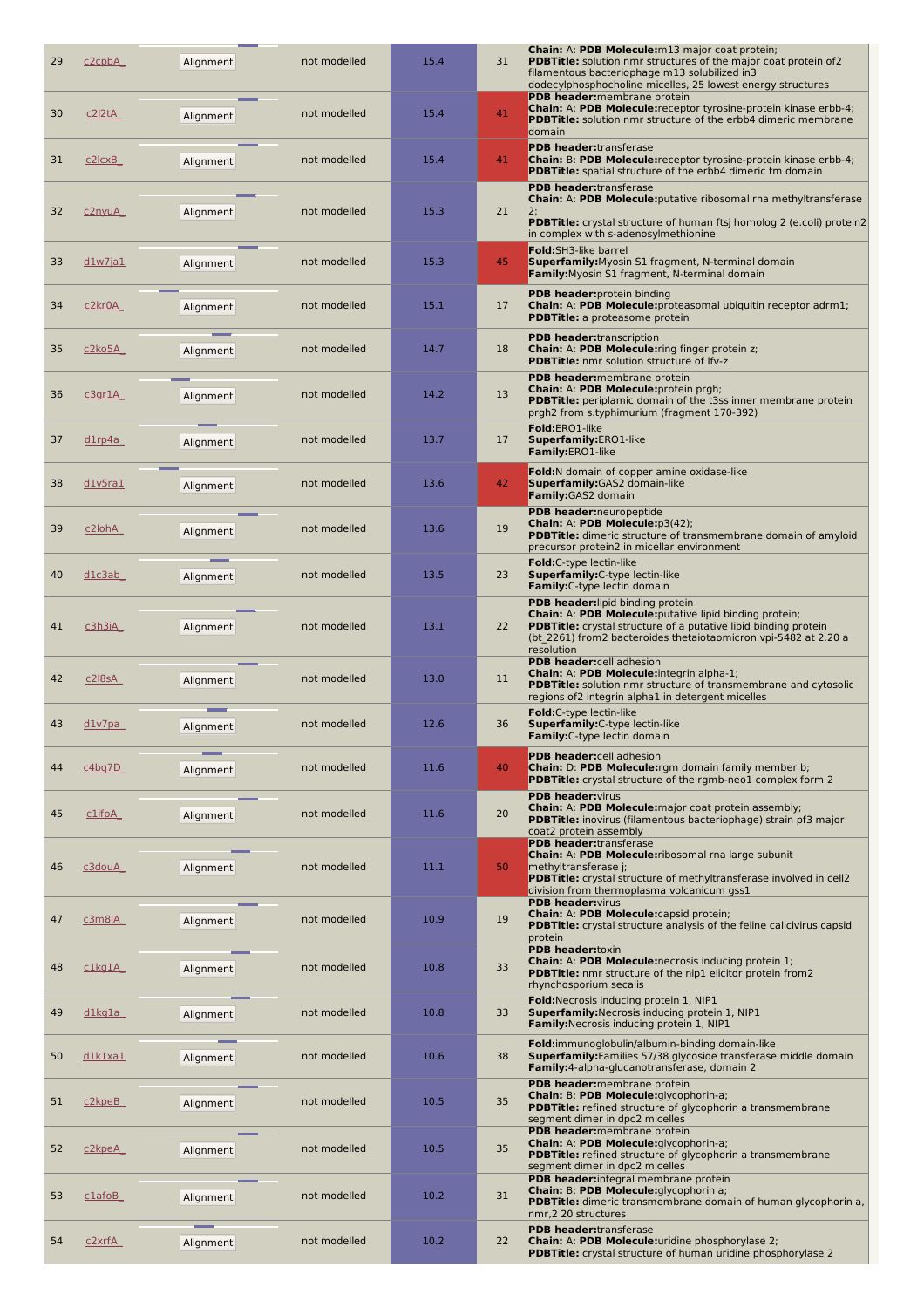| 55 | <u>c1h3tB</u>       | Alignment | not modelled | 10.1 | 17 | PDB header:immune system<br><b>Chain: B: PDB Molecule:</b> ig gamma-1 chain c region;<br><b>PDBTitle:</b> crystal structure of the human igg1 fc-<br>fragment, glycoform2 (mn2f)2                                                                                               |
|----|---------------------|-----------|--------------|------|----|---------------------------------------------------------------------------------------------------------------------------------------------------------------------------------------------------------------------------------------------------------------------------------|
| 56 | c4a18P              | Alignment | not modelled | 9.8  | 23 | PDB header:ribosome<br>Chain: P: PDB Molecule:rpl38;<br><b>PDBTitle:</b> t.thermophila 60s ribosomal subunit in complex with<br>initiation2 factor 6. this file contains 26s rrna and proteins of<br>molecule 1                                                                 |
| 57 | c3k44D              | Alignment | not modelled | 9.7  | 33 | PDB header: nucleic acid binding protein<br>Chain: D: PDB Molecule: purine-rich binding protein-alpha, isoform<br>$b$ :                                                                                                                                                         |
| 58 | d1hdla              | Alignment | not modelled | 9.7  | 16 | <b>PDBTitle:</b> crystal structure of drosophila melanogaster pur-alpha<br>Fold: Kazal-type serine protease inhibitors<br>Superfamily: Kazal-type serine protease inhibitors<br>Family: Serine proteinase inhibitor lekti                                                       |
| 59 | c2e2wA              | Alignment | not modelled | 9.6  | 33 | <b>PDB</b> header:ligase<br>Chain: A: PDB Molecule: dna ligase 4;<br><b>PDBTitle:</b> solution structure of the first brct domain of human dna2<br>ligase iv                                                                                                                    |
| 60 | c4g84B              | Alignment | not modelled | 9.6  | 19 | <b>PDB header:</b> ligase<br>Chain: B: PDB Molecule:histidine--trna ligase, cytoplasmic;<br><b>PDBTitle:</b> crystal structure of human hisrs                                                                                                                                   |
| 61 | c3mkuA              | Alignment | not modelled | 9.6  | 22 | PDB header:transport protein<br>Chain: A: PDB Molecule: multi antimicrobial extrusion protein<br>$(na(+)/drug)$<br>PDBTitle: structure of a cation-bound multidrug and toxin<br>compound extrusion2 (mate) transporter                                                          |
| 62 | c4esnB              | Alignment | not modelled | 9.4  | 19 | PDB header: structural genomics, unknown function<br>Chain: B: PDB Molecule:hypothetical protein;<br><b>PDBTitle:</b> crystal structure of a hypothetical protein<br>(rumgna_02503) from2 ruminococcus gnavus atcc 29149 at 2.20 a<br>resolution                                |
| 63 | d3bdwa1             | Alignment | not modelled | 9.3  | 21 | Fold:C-type lectin-like<br><b>Superfamily:</b> C-type lectin-like<br>Family: C-type lectin domain                                                                                                                                                                               |
| 64 | c4a53A              | Alignment | not modelled | 9.2  | 50 | PDB header: rna binding protein<br>Chain: A: PDB Molecule:edc3;<br><b>PDBTitle:</b> structural basis of the dcp1:dcp2 mrna decapping<br>complex activation2 by edc3 and scd6                                                                                                    |
| 65 | c4djiA              | Alignment | not modelled | 9.2  | 6  | PDB header:transport protein<br>Chain: A: PDB Molecule: probable glutamate/gamma-<br>aminobutyrate antiporter;<br><b>PDBTitle:</b> structure of glutamate-gaba antiporter gadc                                                                                                  |
| 66 | $c4$ iop $B$        | Alignment | not modelled | 9.1  | 14 | PDB header:immune system<br>Chain: B: PDB Molecule: killer cell lectin-like receptor subfamily f<br>member 2:<br>PDBTitle: crystal structure of nkp65 bound to its ligand kacl                                                                                                  |
| 67 | c3m9zA              | Alignment | not modelled | 9.0  | 17 | <b>PDB header:</b> signaling protein<br><b>Chain: A: PDB Molecule:</b> killer cell lectin-like receptor subfamily b<br>member 1a;<br><b>PDBTitle:</b> crystal structure of extracellular domain of mouse nkr-<br>pla                                                            |
| 68 | <u>c3zrhA</u>       | Alignment | not modelled | 9.0  | 27 | PDB header:hydrolase<br><b>Chain: A: PDB Molecule:</b> ubiquitin thioesterase zranb1;<br><b>PDBTitle:</b> crystal structure of the lys29, lys33-linkage-specific trabid<br>otu2 deubiquitinase domain reveals an ankyrin-repeat ubiquitin<br>binding3 domain (ankubd)           |
| 69 | d1pfoa              | Alignment | not modelled | 9.0  | 10 | Fold: Perfringolysin<br>Superfamily: Perfringolysin<br>Family: Perfringolysin                                                                                                                                                                                                   |
| 70 | clpfoA              | Alignment | not modelled | 9.0  | 10 | <b>PDB header:</b> toxin<br>Chain: A: PDB Molecule: perfringolysin o;<br><b>PDBTitle:</b> perfringolysin o                                                                                                                                                                      |
| 71 | $d$ lc $3$ aa       | Alignment | not modelled | 9.0  | 60 | <b>Fold:</b> C-type lectin-like<br><b>Superfamily:</b> C-type lectin-like<br>Family: C-type lectin domain                                                                                                                                                                       |
| 72 | c2k5jB              | Alignment | not modelled | 9.0  | 17 | <b>PDB header:</b> structural genomics, unknown function<br>Chain: B: PDB Molecule:uncharacterized protein yiif;<br>PDBTitle: solution structure of protein yiif from shigella flexneri2<br>serotype 5b (strain 8401). northeast structural genomics3<br>consortium target sft1 |
| 73 | c2k1aA              | Alignment | not modelled | 8.9  | 17 | PDB header:cell adhesion<br>Chain: A: PDB Molecule: integrin alpha-iib;<br>PDBTitle: bicelle-embedded integrin alpha(iib) transmembrane<br>segment                                                                                                                              |
| 74 | <u>d2rgfa</u>       | Alignment | not modelled | 8.9  | 22 | Fold: beta-Grasp (ubiquitin-like)<br>Superfamily: Ubiquitin-like<br>Family: Ras-binding domain, RBD                                                                                                                                                                             |
| 75 | c3a9B               | Alignment | not modelled | 8.7  | 16 | PDB header:hydrolase<br>Chain: B: PDB Molecule:poly-gamma-glutamate hydrolase;<br>PDBTitle: structure of bacteriophage poly-gamma-glutamate<br>hydrolase                                                                                                                        |
| 76 | c3zf7p              | Alignment | not modelled | 8.7  | 14 | PDB header:ribosome<br>Chain: P: PDB Molecule: probable 60s ribosomal protein I14;<br><b>PDBTitle:</b> high-resolution cryo-electron microscopy structure of the<br>trypanosoma2 brucei ribosome                                                                                |
| 77 | d <sub>2zkmx4</sub> | Alignment | not modelled | 8.7  | 20 | Fold: TIM beta/alpha-barrel<br><b>Superfamily: PLC-like phosphodiesterases</b><br>Family: Mammalian PLC                                                                                                                                                                         |
| 78 | c1b5fC              | Alignment | not modelled | 8.6  | 16 | PDB header: hydrolase<br>Chain: C: PDB Molecule: protein (cardosin a);<br><b>PDBTitle:</b> native cardosin a from cynara cardunculus I.                                                                                                                                         |
| 79 | $dldx$ 5i2          | Alignment | not modelled | 8.6  | 29 | <b>Fold:</b> Knottins (small inhibitors, toxins, lectins)<br>Superfamily:EGF/Laminin<br>Family:EGF-type module                                                                                                                                                                  |